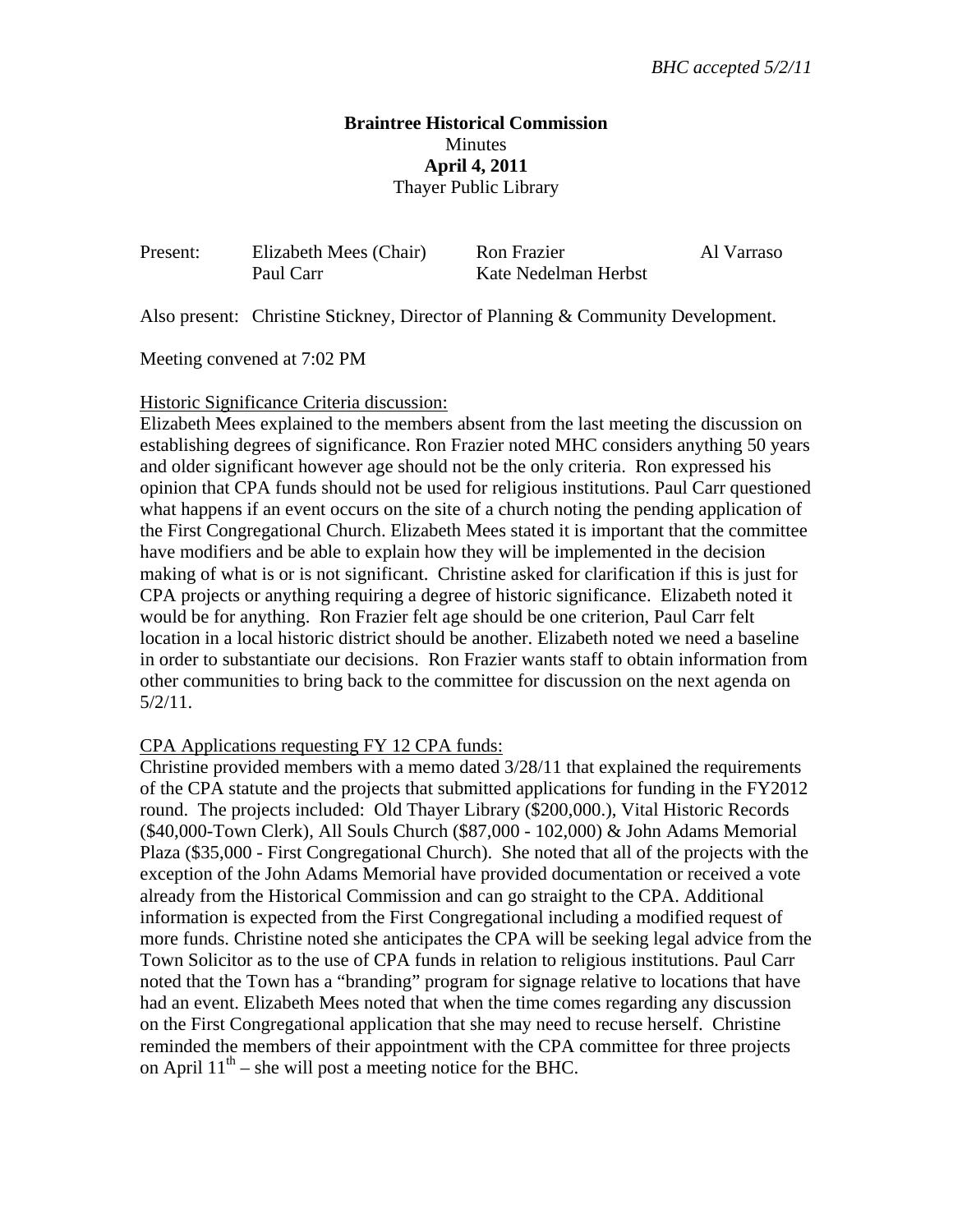# Page 2 BHC Minutes 4/4/11

## Updates:

- 1) Old Thayer Library Christine reported that the application was made to MHC for funding under the Mass Preservation Project Fund (MPPF) and that the Town's match of \$200,000. is the application before the CPA. Paul Carr wanted to discuss a concern he had with the exterior proposal at the rear of the building to attain universal accessibility. Using a diagram he noted his concern that the addition is not the full height of the original building. He also questioned if windows in the rear are originals or additions over the year. Paul would like to see the addition be the full height. Elizabeth Mees noted that a building on the National Register when dealing with new construction is suppose to not impact the character of the original building - she noted some concerns she had with the proposal for the restrooms and issues of accessibility. Christine informed members that the current application under MPPF is only the roof, chimneys, downspouts/gutters and some masonry work now – that additional funding would need to be sought for other exterior improvements – so there would be time to look at this closer.
- 2) Union/Legion School Al Varraso noted that recent rain storms have caused leaks in the roof and something needs to be done as soon as possible.
- 3) Gallivan House/LHD amendment Christine reported that just today she received some information from Mr. Fahey at the BH Society relative to the original local historic district study committee that should help with our request. Paul Carr stressed the urgency for getting this into the local historic district asap.
- 4) Historic Inventory Elizabeth has the map she will bring to the presentation and members agreed they would try and attend as well on 4/4/11. Christine asked for clarification of the scope of services. Members said that a scope would have a consultant look at all the structures within the mapped area, determine if over 50 years plus, they determine a price per structure that it would cost to have a Form B inventory form – she will try and get this out soon.

# Elm Street Cemetery:

Members noted their difficulty with reading the plan on-line and wondered if it could be printed. Al Varraso suggested calling Blue Hills Vo-tech to see if they would print up a few copies for us.

Barbara Donahoe made a suggestion to do a presentation during October 2011 – archeology month about the Elm Street Cemetery Preservation plan. Christine asked members if this is of any interest – and members agreed – yes but also asked Christine to ask Barbara about a walk though the cemetery and a little presentation on a Saturday morning – if she would be agreeable to do – Christine will discuss it with her.